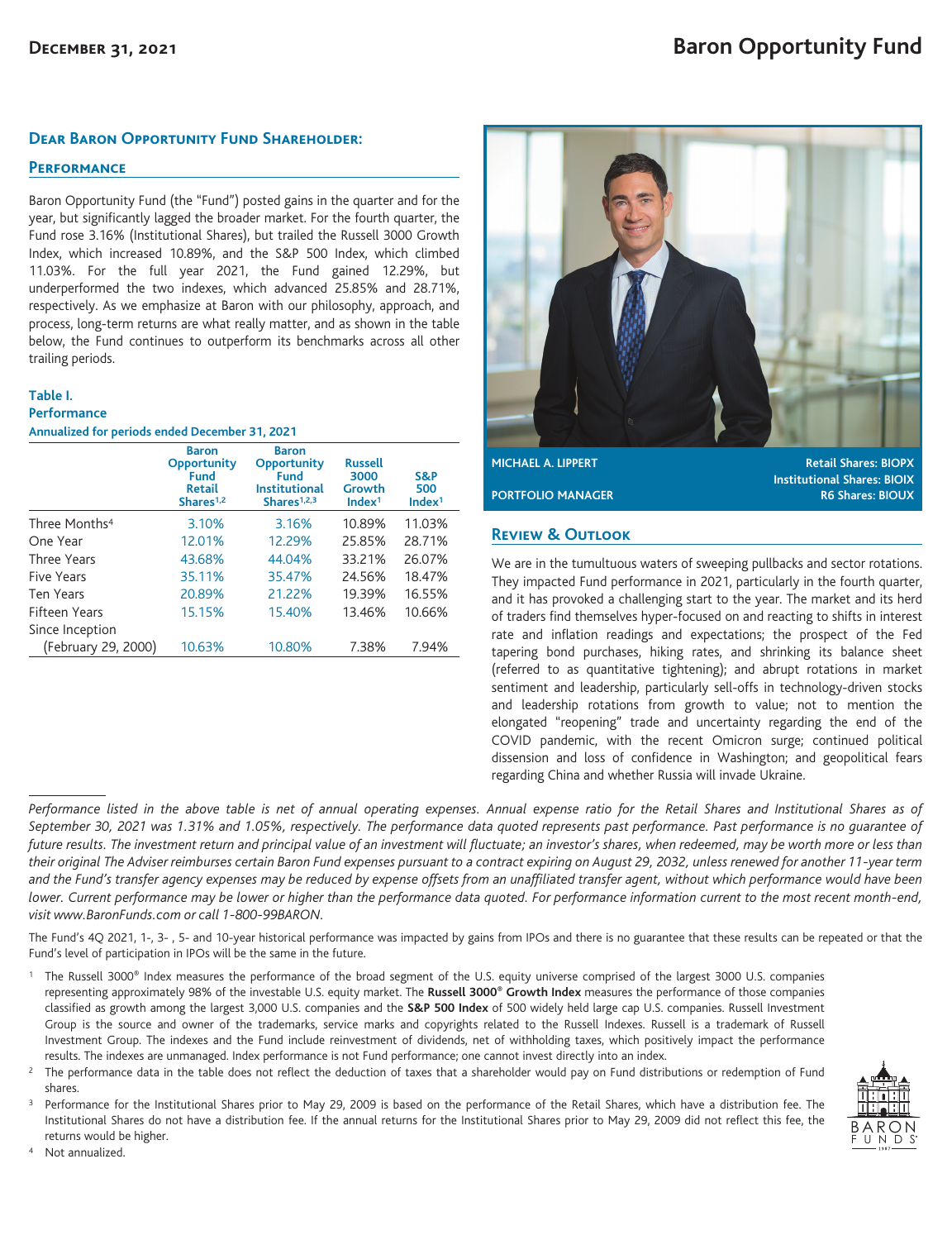# **Baron Opportunity Fund**

Yes, that's a lot. It has led to widespread investor fears. It has created enormous investor uncertainty. It has prompted risk-off trades and sell-offs of the winners of the last several years. Investors and traders have rotated, for now, out of the secular-growth industries we favor, such as software, internet, e-commerce, e-payments, genomics, and others. There has been a shift to shorter-duration earnings over longer-duration earnings – earnings today over the highest net present value of future earnings and cash flow driven by long-term growth. This is rarely a favorable environment for our strategy, and we have underperformed as a result.

While we believe it is virtually impossible to call when, how long, or how deep these economic, sentiment-driven cycles, rotations, or pullbacks will be, and we never attempt to do so, let me address several important questions.

### *1. Should we be worried about fundamentals?*

The current pullbacks and rotations are not fundamentals driven. The fundamentals and growth opportunities across most of our companies and secular themes are intact and solid as ever. We see no change to the longer-term acceleration and inflection in many of the consumer and business trends we emphasize and have discussed in our letters over the last year or so. The pandemic – and consumer and business reactions to it  $-$  merely accelerated the changes underway from the last few decades of innovation, technology disruption, and digital transformation. The world is not going back. The human law of inertia is as inescapable as gravity. Change is hard, but once we do change, whether forced or voluntary, and learn that change is better, we seldom return to the way things were before. There is talk about "pull forwards" and unsustainable demand levels in certain industries. We believe these concerns are overstated, shortsighted, and often plain wrong. For some industry verticals, like e-commerce, video conferencing, streaming TV, and video games, we knew and acknowledged that engagement levels at the depth of the pandemic were unsustainable. But we've done a significant amount of research and analysis, and we believe our digital transformation and other themes, including the ones just listed, will benefit from a longer-term inflection in adoption, penetration, and growth rates. By this, we mean that our out-year, say 2025, revenue and usage projections are higher now than they were pre-pandemic.

### *2. Should we be worried about inflation and interest rates?*

In response to inflation, unemployment, and GDP readings, among other things, the Fed will raise rates and will seek to normalize its balance sheet. That is a given. But the Fed responds to data, and trying to predict what that data will be next quarter or at year's end is a fool's game. Harvard economist John Kenneth Galbraith, once said: "We have two classes of [economic] forecasters: Those who don't know and those who don't know they don't know." And, when it comes to predicting inflation or interest rate levels, addressing just two inputs by way of example, there is no economist alive today with any experience in how quickly global, just-in-time, information-age supply chains will heal after a once-in-a-century pandemic, or whether and how quickly the four million U.S. workers who have left the work force will return to it as the pandemic turns endemic and now that unprecedented government stimulus and support, such as enhanced unemployment payments, have run out.

This week, reading reports by top market economists debating inflation and interest rate levels, I couldn't help being struck by the wide divergence in their views. Without naming names, here is an example of two diametrically opposed projections. One research shop, which focuses solely on macro-economics, is forecasting inflation levels to fall throughout the year, with headline CPI (Consumer Price Index) falling to 1.4% year-over-year growth by the fourth quarter, and for the U.S. Treasury 10-year yield to tend towards 1.5% to 1.6% by year end. Another shop, a premier global investment bank, believes that inflation will "settle in around 3%" and that a year-end Fed Funds rate "of 3% seems plausible," with the 10-year yield of course being even higher. A broader collection of predictions run the full spectrum of possibilities.

As I have emphasized in the past: we don't try to predict the unpredictable and we don't need to answer the unanswerable to deliver outstanding investment returns for our shareholders. As always, we continue to focus our research, analysis, and investment decisions on identifying the indisputable, powerful, durable secular growth trends that will drive economic growth going forward, regardless of short-term economic cycles or stock market gyrations, and the individual companies that are leading or riding those trends and possess sustainable competitive advantages, profitable business models, and long-term oriented managers.

I address the impact of interest rates on valuation multiples and our price targets below.

### *3. Should we try to trade this market environment?*

We appreciate most investors crave for the market – and the funds they invest in  $-$  to steadily go up and to the right. A proverbial Goldilocks market – not too hot, not too cold. But, as we all know and have experienced, that's just not the way it works. The market goes up, sometimes it keeps going up (occasionally too far, too fast), it plateaus or pulls back (sharp retreats, at times), and then it goes up again.<sup>1</sup> But you never know what the market will do next – and it is almost impossible to predict – until you can look back in 20/20 hindsight.

Few investors trade these ups and downs beneficially. Ron told a great story about this in his September 30, 2020 "Letter from Ron": "If you sell and you happen to be right and you're lucky and stock prices fall sharply, and I then call you to buy back, you won't. That's because you will be too afraid and will miss a great opportunity. On the other hand, if you are wrong and stock prices keep rising, you will say, well I missed it, and you won't buy back either. So, if you sell, you will have replaced great growth investments that are steadily increasing in value with cash that is inexorably losing value."

In our view, trying to time the next flip-flop in market leadership or where interest rates will be at year end is far more difficult  $-$  and thus riskier – than whether we will journey a few more steps down the path paved by the durable long-term secular trends in which we invest. According to Howard Marks, the Chairman of Oaktree Capital Management, investors too often "swing in the wrong direction." He counsels "ignoring the 'noise' created by the manic swings of others and focusing on the things that matter in the long term." We at Baron agree. We run a consistent strategy in managing the Fund. Thus, some market phases are headwinds and others are tailwinds.

Since World War II, the U.S. stock market has gone up in about 70% of the calendar years.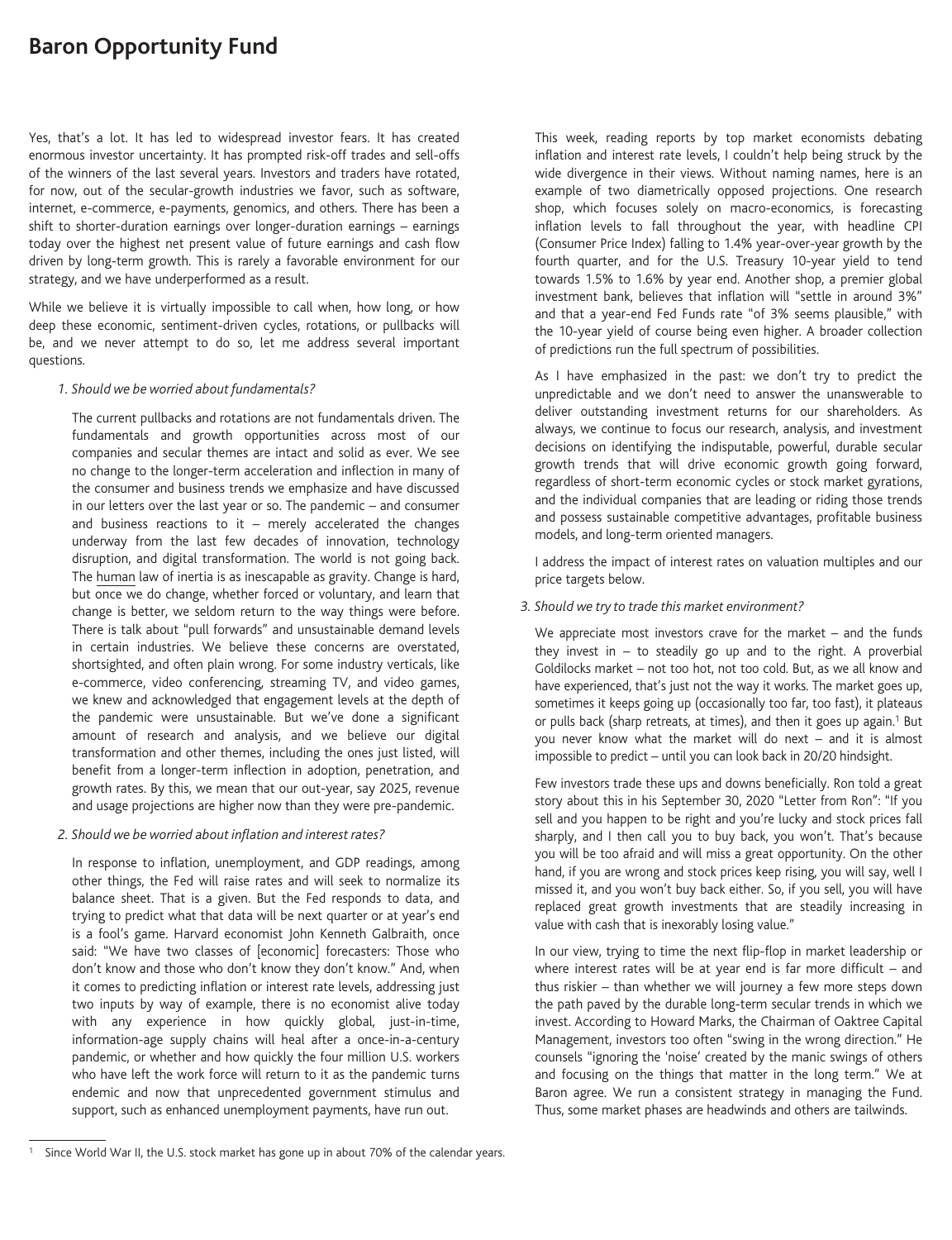We believe it is difficult to predict changes in wind patterns. We focus on generating long-term returns for our shareholders – getting from point A to point B, despite the ups and downs of choppy waters. This is shown in our long-term results in the "Performance" table above. While we can make no promises or guarantees, we recommend that our shareholders mirror our long-term horizon and try not to trade these inevitable – but often short-term – gyrations in sentiment and market leadership. To quote famed investor Bill Miller, "we believe time, not timing, is the key to building wealth in the stock market."

#### *4. When will these sell-offs/rotations end?*

Everyone wants to know how long this environment, pullback, trade will last. A note I read this morning said: "The #1 incoming question of the week: So, is it time to buy tech?"

Two answers: (1) as we readily concede, and I stated above, no one knows how long and how far these sentiment-or-fear driven cycles, rotations or pullbacks will go, and so I don't know when this environment will end; but (2) for long-term investors, I do believe our portfolio, including our so-called "tech" investments, offers investors meaningful multi-year return potential.

Without minimizing how painful such markets are for many investors, I do believe we are dealing with a "normal," "typical," "reversion-to-the-mean" sell-off/rotation, not a longer-term paradigm shift. To repeat, fundamentals for the themes and investments we emphasize are solid and their long-term growth opportunities remain intact. We are not facing a vacuum after a period of hype, like we did in the wake of the "dot com crash," over 20 years ago now. The key themes in the portfolio have been present for at least a decade (e.g., e-commerce and search took off in the mid-1990's; the cloud has been disrupting the Information Technology sector for over a decade; e-payments and paying with one's phone are now the norm rather than reaching into your wallet for cash; many kids have never experienced waiting for a disc jockey to play your song on the radio or waiting a week to watch the next episode of your favorite TV show, since they have grown up in a world of on-demand streaming) and the digital transformation inflection of these trends is real. Business models are now proven, and valuations are not based on made up metrics, like eyeballs, but on profit measures, like earnings and free cash flow ("FCF"). Even for earlier-stage, high-growth companies valued today on revenue multiples, we have countless examples of how the business models and profit margins of their more-proven peers have scaled, and so we can analyze unit-level economics and confidently project how the current generation of "all stars" will develop and value them on future profit and cash flow generation.

While I don't know where and when this rotation or pullback will end, or whether stock prices and valuations will over-correct, I do believe – based on our research, analysis, modeling, and price targets – that our portfolio should yield solid returns over a longer period. I've communicated about our price target work in these letters many times – one-to-five-year price targets based on our own modeling and internal projections of revenues, earnings, and FCF for our companies, and our internal assessment of the appropriate long-term median/average multiples for industry groups and individual companies. I color code our price targets: blue for 15% to 20% internal rates of return and green for 20%-plus. Given the recent compression in valuations and decline in stock prices, our price target sheet is flashing blue and green.

Before I end this section, let me take on the expected pushback regarding higher interest rates. As addressed above and in past letters, we don't dismiss that interest rates play a role in stock valuations.2 Setting price targets based on valuation multiples is a proxy for discounted cash flow analysis. So, in theory, higher rates – i.e., a higher discount rate – should lead to lower multiples and stock prices. But, first, historically, rates are not the only factor affecting multiples, which are also impacted for any company or industry by other considerations, such as long-term growth and profit expectations. Second, in our proprietary valuation work, we have taken a hard look at multiples over time and in different market, economic, and interest-rate environments. History proves that market and sector multiples vary over time, but always within longestablished ranges. When we break out of these ranges on the upside or downside, we hit a top or bounce off the bottom. The upper and lower end of these ranges are never the "right price." In our process, we never bet on a "new normal" in market or sector multiples; we don't use prevailing multiples, whether in strong markets or weak; and we never expected the zero-interest-rate paradigm to persist. Rather, we have analyzed how multiples fluctuate with both macro inputs, including interest rates, and more fundamental business factors, such expected growth rates, profit margins, cash generation, and the like. We have calculated and established ranges of historically accurate median/average multiples for specific sets of comparable companies (reflecting industries and peer groups). We then select what we believe are appropriate multiples for each individual company when setting our price targets for that business. Considering this disciplined process and work, we have a high degree of confidence in our longer-term price targets and the healthy expected returns cited above, even in a world with higher interest rates than we've experienced over the last several years.

#### *5. Why Growth vs. Value?*

As acknowledged above, we are experiencing a rotation to perceived value, safety, lower risk. Earnings today versus more earnings and faster earnings growth tomorrow. However, as expressed, I believe we are in a painful but typical sell-off/rotation, not a paradigm shift.

Market leadership will inevitably cycle, but as I've stressed for years, we remain convinced that durable/secular growth will lead the market more often than not. Our reasoning is quite straightforward: longer-term market and stock returns are driven by growth in earnings (and FCF) and dividends. As we just discussed, multiples fluctuate up and down, but always revert to the mean over time. So, we need sustainable (as opposed to cyclical or one-time) expansion of a company's "E" – earnings/FCF – to yield a reliably higher P, or price. Durable expansion of a company's earnings or cash flow power can only be driven by profitable top-line growth – our "faster-for-longer" mantra.

See our March 31, 2021 quarterly letter.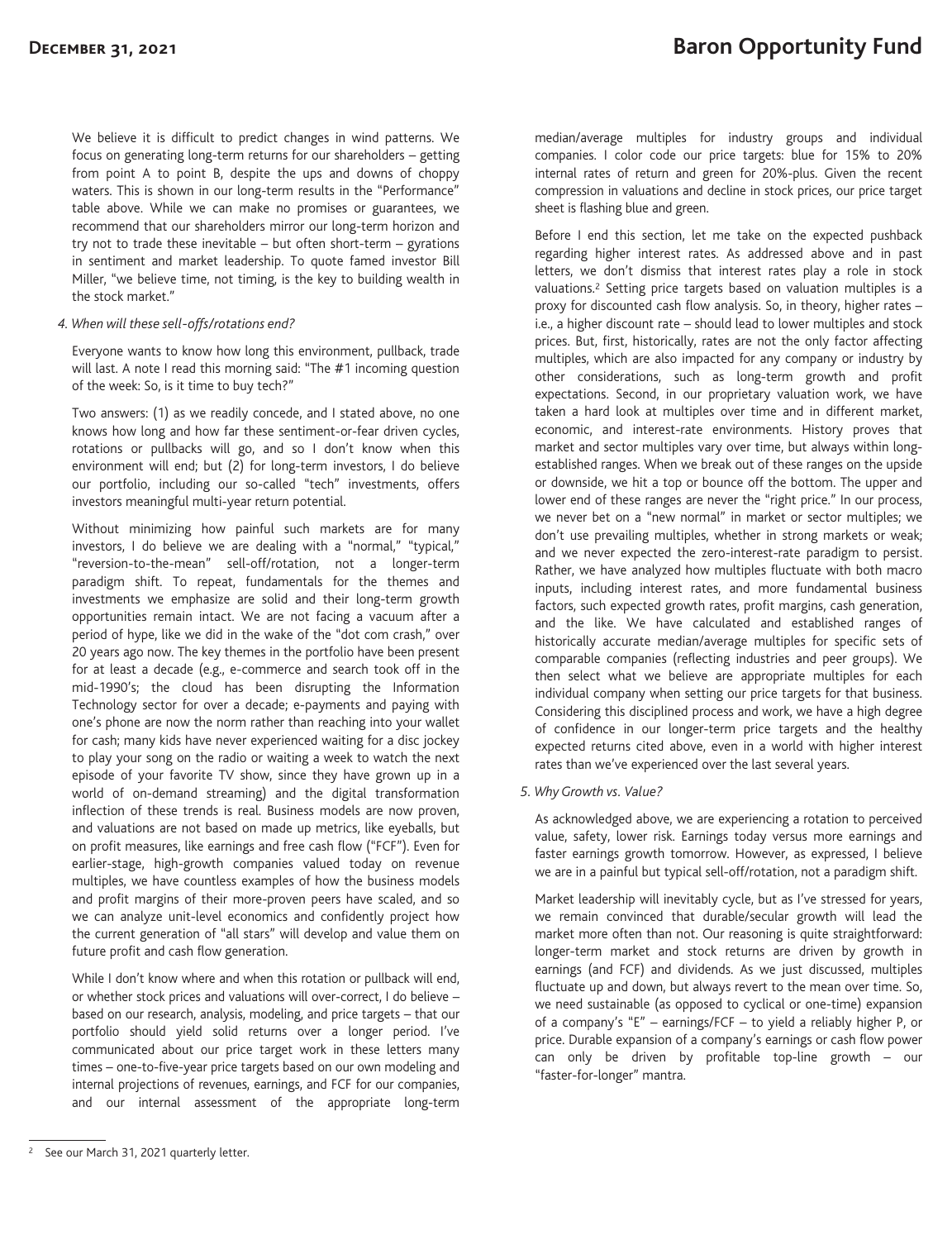# **Baron Opportunity Fund**

Value needs a sustained acceleration in "normalized" or "underlying" economic growth to lead the market for longer than a "reversion-to-the-mean" or fear-driven rotation. Ask yourselves whether you see the ingredients or foundation for that to occur – not just easy growth compares against the depth of the pandemic, not just the reopening trade, not just unprecedented fiscal and monetary stimulus. Regarding the latter, which no doubt helped support and bolster the market since March 2020, we now have the end of fiscal stimulus – which some have called a "fiscal cliff," with government transfers estimated to be down about \$700 billion on a net basis in 2022 – and the opposite of monetary stimulus, with the now "hawkish" Fed signaling rate increases and shrinking its balance sheet (quantitative tightening, not easing). And on the macro front, easy comparisons will soon turn to tough comparisons against the reopening. We are already seeing early signs of this with worsethan-expected retail sales in the month of December and declining U.S. PMIs. I'd rather be in the secular-growth winners from here.

The tables below are comparisons I monitor on a regular basis  $-$  a select group of our higher-scaled digital transformation winners, which account for about 31% of our portfolio, versus a select set of large-cap consumer staples and less-discretionary leaders. As you can see, the digital transformation winners trade at effectively the same Enterprise Value to FCF multiples despite higher growth and more profitable (cash generative) business models. These relative valuations don't make much sense to us and underscore our confidence in our investment approach.

### **Select Digital Transformation Leaders (portfolio holdings)**

|                           | <b>2023 Street Estimates</b> |                             |                                   |  |
|---------------------------|------------------------------|-----------------------------|-----------------------------------|--|
|                           | <b>Revenue</b><br>Growth     | <b>FCF</b><br><b>Margin</b> | <b>EV/FCF</b><br><b>Valuation</b> |  |
| Microsoft Corporation     | 13%                          | 34%                         | 28x                               |  |
| Adobe Inc.                | 15%                          | 43%                         | 27x                               |  |
| ServiceNow, Inc.          | 24%                          | 31%                         | 35x                               |  |
| Amazon.com, Inc.          | 17%                          | 9%                          | 28x                               |  |
| <b>NVIDIA Corporation</b> | 16%                          | 39%                         | 42x                               |  |
| Workday, Inc.             | 20%                          | 25%                         | 35x                               |  |
| Alphabet Inc.             | 15%                          | 26%                         | 18x                               |  |
| PayPal Holdings, Inc.     | 21%                          | 23%                         | 24x                               |  |
| Electronic Arts Inc.      | 7%                           | 28%                         | 16x                               |  |
| Average                   | 17%                          | 29%                         | 28x                               |  |

# **Select Large Cap Consumer Staples/Less Discretionary Leaders**

|                              | <b>2023 Street Estimates</b> |                             |                                   |  |
|------------------------------|------------------------------|-----------------------------|-----------------------------------|--|
|                              | <b>Revenue</b><br>Growth     | <b>FCF</b><br><b>Margin</b> | <b>EV/FCF</b><br><b>Valuation</b> |  |
| NIKE, Inc.                   | 12%                          | 13%                         | 31x                               |  |
| <b>Starbucks Corporation</b> | 8%                           | 12%                         | 29x                               |  |
| PepsiCo, Inc.                | 4%                           | 10%                         | 31x                               |  |
| Hershey Company              | 2%                           | 15%                         | 31x                               |  |
| Constellation Brands, Inc.   | 7%                           | 16%                         | 36x                               |  |
| The Procter & Gamble Co.     | 4%                           | 19%                         | 26x                               |  |
| Coca-Cola Company            | 5%                           | 25%                         | 28x                               |  |
| Mondelez International, Inc. | 3%                           | 14%                         | 26x                               |  |
| Colgate-Palmolive Company    | 4%                           | 17%                         | 25x                               |  |
| Average                      | 6%                           | 16%                         | 29x                               |  |

*Based on FactSet Estimate Data as of 1/20/2022.*

# *6. Do you remain confident in the Fund's strategy and approach?*

If not obvious at this point, permit me to clarify: Yes.

We believe that sustainable/secular growth will be the predominant foundation of longer-term market leadership for both individual businesses and industry groups, if not every quarter or even every year, certainly over the long term. As emphasized above and in all my investor communications, we believe secular trends, durability of growth, and FCF generation at scale are the key factors that drive long-term stock returns. That is why, despite the market environment, we relentlessly focus our attention, research, analysis, and portfolio management on identifying the powerful and durable secular growth trends that will drive economic growth regardless of politics, short-term economic cycles, or stock market gyrations, and the individual companies that are leading or capitalizing on those trends. It is the bedrock of our long-term performance.

Underlying this view is an investing tenet I firmly believe in and have written about over the years. Credited to Benjamin Graham, the mentor of Warren Buffett, is the famous quote: "In the short run, the market is a voting machine, but in the long run, it is a weighing machine." Short-term market gyrations, like the one we find ourselves in today, are the market acting as a voting machine, and commonly driven by speculation and/or sentiment changes between hope and fear. But over the long term, the market acts as a wellcalibrated weighing machine, valuing a business based on science not sentiment: put each company on the theoretical weighing machine; measure its revenues, profits, cash flow; apply a historically appropriate multiple for a business of that type; and the machine tells you what the company weighs, i.e., what it's worth. Growth businesses, by definition, get larger over time and gain weight. That is why we stress finding businesses that will grow faster for longer and generate heavier loads of earnings and cash flow as time goes by, as opposed to obsessing about trying to time market cycles.

So, yes, given solid fundamentals, the fact that we are still in the early innings of the digital transformation and other themes reflected in our portfolio, that our price target spreadsheet is flashing blue and green, I remain confident in our strategy and approach, and the long-term return potential of the portfolio when the market goes back to behaving as a weighing machine, which it always does in the long run.

# *7. What are you doing with the portfolio?*

We are sticking with our philosophy, strategy, and process, which have empowered the Fund to outperform the broader market indexes over the long term. Tactically, as we've done whenever we find ourselves in market environments like the current one, we are trying to improve the portfolio by increasing weights of our highest-quality, faster-for-longer, cash-generative long-term winners. I know it sounds cliché, but it's true: as a portfolio manager you don't love all your kids the same, so to mix metaphors, we are trimming/selling the weakest members of our herd to buy or add to the strongest members.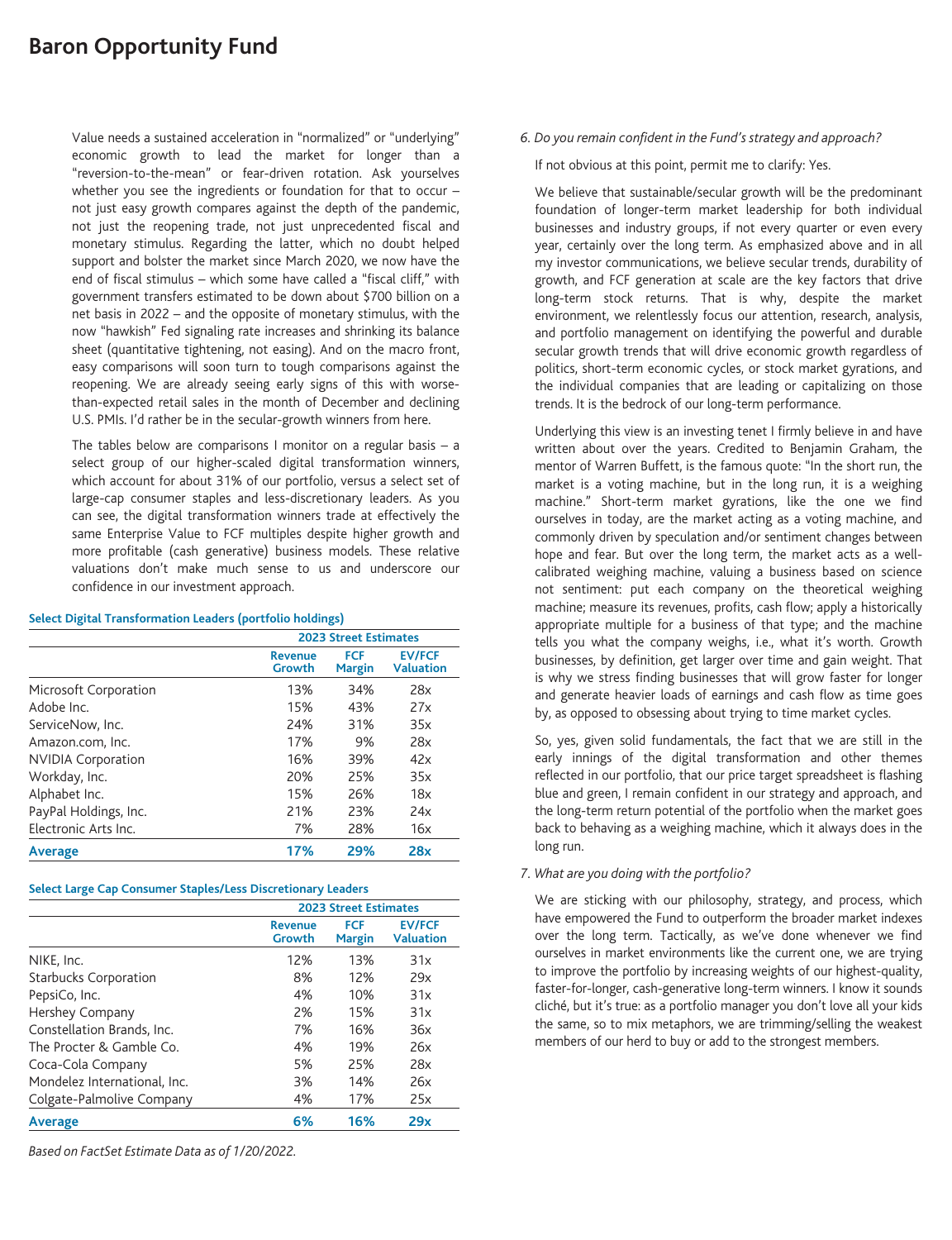Below is a partial list of the secular megatrends we focus on. These themes will be the key drivers of revenue, earnings, and cash flow growth – and stock performance – for the companies in which we are invested:

- Cloud computing
- Software-as-a-service ("SaaS")
- Artificial Intelligence ("AI") and big data
- Mobile
- Digital communications
- Digital media/entertainment
- Targeted, people-based digital advertising
- E-commerce
- **Genomics**
- Genetic medicine
- Minimally invasive surgical procedures
- **Cybersecurity**
- Electric-drive vehicles/autonomous driving
- Electronic payments

By investing in businesses capitalizing on these potent trends, we have been able to build portfolios that have revenue growth rates that are multiples of the general economy, as reflected in broad market indexes. Below we compare the revenue growth rates of our Fund and three indexes for the trailing four quarters for which we have reliable data (please note that the data below for the most recent periods, particularly the broad market indexes, are skewed by reopening trends, not sustainable underlying growth):

#### **Comparison of Revenue Growth (based on quarter-end holdings)**

|                           | Actual<br>O3 2021 | <b>Actual</b><br><b>O2 2021</b> | Actual<br>O1 2021 | Actual<br>O4 2020 |
|---------------------------|-------------------|---------------------------------|-------------------|-------------------|
| Baron Opportunity Fund    | 26.0%             | 37.1%                           | 35.4%             | 29.9%             |
| S&P 500 Index             | 17.1%             | 26.0%                           | 13.0%             | 2.9%              |
| Russell 3000 Index        | 18.3%             | 28.0%                           | 12.5%             | 1.6%              |
| Russell 3000 Growth Index | 22.3%             | 34.9%                           | 16.6%             | 8.2%              |

*Source: BAMCO and FactSet.*

### **Table II.**

**Top contributors to performance for the quarter ended December 31, 2021**

|                           | Percent<br><b>Impact</b> |
|---------------------------|--------------------------|
| Rivian Automotive, Inc.   | 2.46%                    |
| Microsoft Corporation     | 1.57                     |
| Tesla, Inc.               | 1.18                     |
| <b>NVIDIA Corporation</b> | 0.96                     |
| Alphabet Inc.             | 0.55                     |

During the quarter, we participated in the well-received IPO of electric vehicle ("EV") company **Rivian Automotive, Inc.** The portfolio also benefited from the appreciation of our pre-IPO private holdings in the company, which we acquired over the past couple of years. Please see a longer discussion of Rivian in the Recent Activity section below.

Shares of **Microsoft Corporation**, a cloud-software leader and provider of software productivity tools and infrastructure, rose during the quarter, following a strong earnings report highlighting solid demand for its broad product stack and continued momentum migrating its business to the cloud. Microsoft's results continued to be strong across the board, with total revenue growing 20% in constant currency, beating Street estimates by 3%; an acceleration in Commercial Cloud revenue to 34% constant-currency growth; operating margins expanding to just under 45%; earnings growth of 23%; and free cash flow growth of 30%. We believe the company is positioned to deliver 13% to 15% organic growth over the next three years, underpinned by total addressable market expansion and continued market share gains across its disruptive cloud product portfolio.

**Tesla, Inc.** designs, manufactures, and sells fully electric vehicles, solar products, energy storage solutions, autonomous driving software, and battery cells. Tesla outperformed during the quarter, as the company reported stronger-than-expected results, growing vehicle deliveries over 70%, while the rest of the automotive industry experienced significant production challenges due to supply-chain constraints. Tesla also achieved a substantial improvement in profitability throughout the year, achieving record automotive gross margins (excluding regulatory credits) approaching 29%. Gross margin outperformance was driven by the growing scale of Tesla's more efficient and lower cost factory in Shanghai, improving product mix, and pricing activity. Record gross margins, together with strong cost control, also allowed Tesla to achieve record profitability and cash flow. Despite a meaningful increase in production volumes, the company is still supply constrained, as demand for Tesla's vehicles remains robust. Catalysts for 2022 include Tesla's internal battery production ramp and the opening of and ramp up of new manufacturing facilities in Texas and Berlin.

**NVIDIA Corporation** is a fabless semiconductor company and a leader in gaming cards and accelerated computing chips. NVIDIA is powering the growth of artificial intelligence from the data center to the edge. Shares of NVIDIA rose 42.0% in the fourth quarter on financial results and guidance that were significantly above Street expectations, driven by continued strength across both its gaming and data-center segments, which in turn benefited from the upgrade cycle to RTX (ray-tracing technology) and the growing adoption of artificial intelligence ("AI") applications by both hyperscale cloud and enterprise customers. NVIDIA's total third quarter revenues of \$7.1 billion beat Street expectations by \$282 million, growing 50% year-over-year, while fourth quarter revenue guidance was over \$0.5 billion above expectations. Given its leading market share in gaming, data centers, and autonomous machines, the size of those markets and how early we are in the penetration of AI/big data, we believe NVIDIA can grow rapidly for years to come.

**Alphabet Inc.** is the parent company of Google, the world's largest search and online advertising company. It also houses a market-leading cloud business. Shares outperformed in the quarter after Alphabet reported solid results across the board, with overall revenues growing 41%, driven by an outperformance in search and YouTube. The growth in YouTube was especially encouraging given near-term concerns about advertising trends. Overall operating profit also grew an impressive 88%, demonstrating meaningful improvements in cost controls. Management emphasized that AR/VR (artificial and virtual reality) will be an exciting part of the future and they are investing in hardware and tech to support that vision. Long term, we believe Alphabet is exposed to an array of upside optionality across a diverse range of secular growth tailwinds, including digital media consumption, cloud computing, local commerce, gaming, AR/VR, and selfdriving.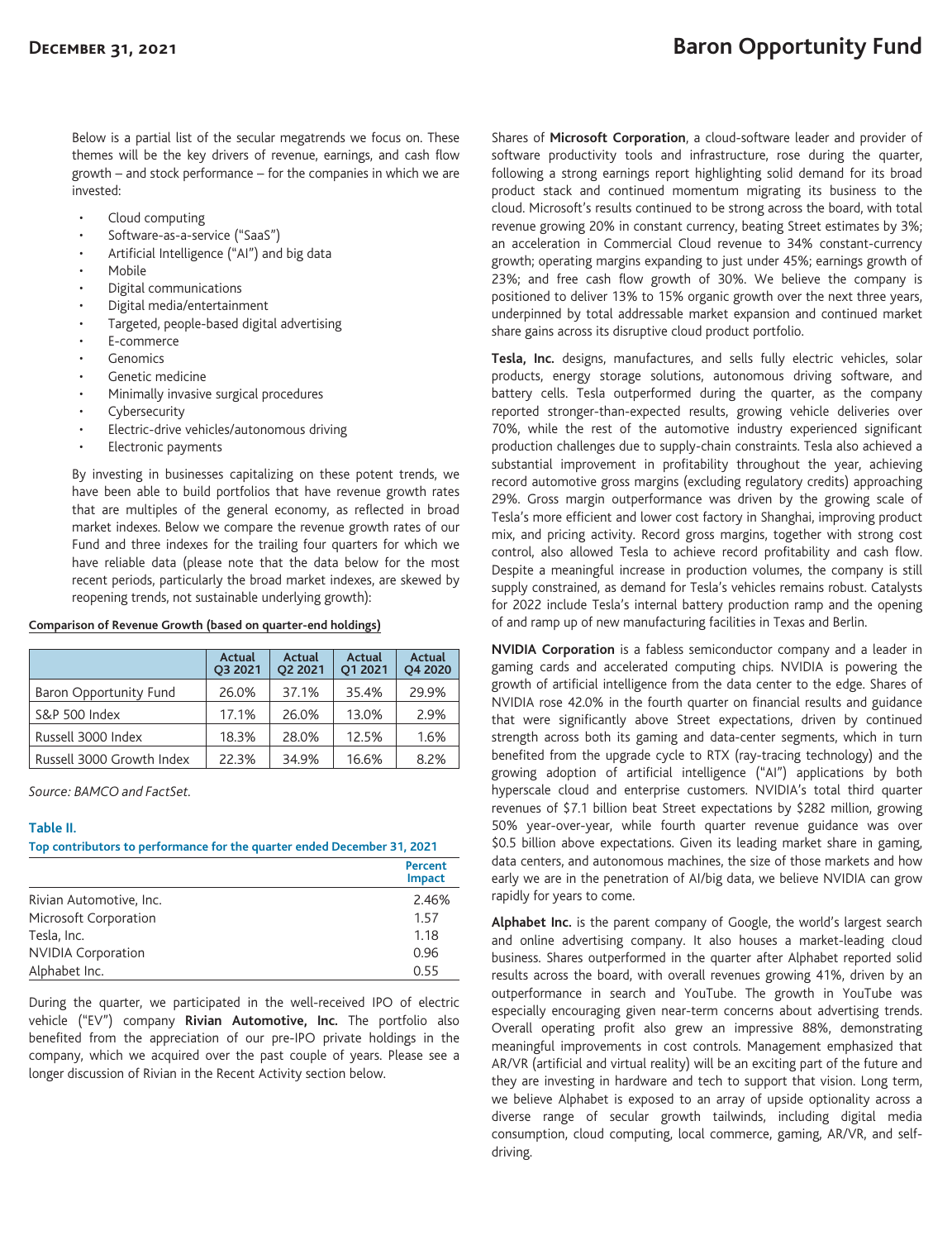#### **Table III.**

**Top detractors from performance for the quarter ended December 31, 2021**

|                       | Percent<br><b>Impact</b> |
|-----------------------|--------------------------|
| Snap Inc.             | $-0.65%$                 |
| Stitch Fix, Inc.      | $-0.58$                  |
| PayPal Holdings, Inc. | $-0.44$                  |
| Nerdy Inc.            | $-0.41$                  |
| Tripadvisor, Inc.     | $-0.33$                  |

**Snap Inc.** is the leading social network among teens and young adults in North America and a growing number of overseas markets, including Western Europe and India. Shares fell this quarter on a greater-thananticipated impact from Apple's new privacy changes for iOS mobile devices. These changes made it more difficult for Snapchat to measure the effectiveness of ads shown on its platform. We believe this is a near-term, industry-wide issue for which Snap is already developing a solution. Longer term, we continue to view Snap favorably as the company sustains its rapid pace of product innovation and expands its premium partnerships with advertisers.

**Stitch Fix, Inc.** did not execute as well as expected in its transition from a closed, subscription-type offering to a more open e-commerce website for apparel. Our initial investment in Stitch Fix was predicated on a core subscription business that was stable, and a burgeoning e-commerce business which would significantly expand the company's addressable market. Through most of 2021, the company articulated that the new venture should not impact the existing subscription business. However, as the company communicated on its last earnings call, there turned out to be substantial cannibalization of the core business, and management lowered its long-term outlook as a result. We chose to exit our position.

**PayPal Holdings, Inc.** enables digital payments for consumers and merchants worldwide. Shares fell after the company reported lower-thanexpected quarterly results, and reduced guidance due to the faster roll-off of eBay's processing business and slowing e-commerce growth as stores reopen. Shares were also pressured by rumors of a potential acquisition of Pinterest, as well as broader weakness across payment stocks during the quarter. We believe the share price decline is overdone given quarterly revenue growth of 25% (excluding eBay), and PayPal's unmatched global scale with 416 million active accounts. We continue to own the stock because we believe PayPal is a prime beneficiary of the secular growth of e-commerce and digital financial services.

**Nerdy Inc.** operates a digital learning platform in the U.S. that provides live online tutoring in multiple formats, including one-on-one and small-to-large groups. The offering includes K-12 courses, college, professional, GMAT, SAT, and other prep. Though bookings for future classes remained healthy, many sessions were delayed from the fourth quarter as families opted to take longer holiday trips and kids resumed afterschool activities, making it more difficult to schedule tutoring, resulting in weaker-than-projected recognized revenues. Given near-term uncertainty, a short-term tax loss, and other investment opportunities, we chose to exit the position.

**Tripadvisor, Inc.** is primarily a hotel metasearch business, where users can browse various hotel options and read detailed user reviews, and then click away to a third-party hotel or online travel agency site to make their booking. We invested in Tripadvisor under the premise that they could further monetize their 460 million unique monthly active users through a "Trip Plus" travel-subscription program, where users could book hotels directly on Tripadvisor, allowing the company to participate more directly in the transaction and therefore capture incremental value. Despite initial positive traction, there were several roadblocks which led to the continued delay of the product launch and ultimately the exit of the several senior executives, including the CEO and the executive heading the Trip Plus experience. We learned that subscription businesses are hard to launch and there are more moving parts than may initially meet the eye. We significantly reduced our position.

### **PORTFOLIO STRUCTURE**

The Fund invests in secular growth and innovative businesses across all market capitalizations, with the bulk of the portfolio landing in the large-cap zone. The Fund is categorized as US Large Growth by Morningstar. As of the end of the fourth quarter, the largest market cap holding in the Fund was \$2.5 trillion and the smallest was \$791 million. The median market cap of the Fund was \$27.5 billion.

The Fund had \$1.7 billion of assets under management. The Fund had investments in 63 securities. The Fund's top 10 positions accounted for 45.4% of net assets.

Fund inflows were positive for 2021.

### **Table IV.**

#### **Top 10 holdings as of December 31, 2021**

|                            | <b>Ouarter End</b><br><b>Market Cap</b><br>(billions) | <b>Ouarter End</b><br>Investment<br>Value<br>(millions) | Percent<br>of Total<br><b>Investments</b> |
|----------------------------|-------------------------------------------------------|---------------------------------------------------------|-------------------------------------------|
| Microsoft Corporation      | \$2,525.1                                             | \$166.1                                                 | 10.0%                                     |
| Alphabet Inc.              | 1,921.8                                               | 114.4                                                   | 6.9                                       |
| Rivian Automotive, Inc.    | 93.4                                                  | 112.0                                                   | 6.7                                       |
| Amazon.com, Inc.           | 1,691.0                                               | 80.9                                                    | 4.9                                       |
| <b>NVIDIA Corporation</b>  | 735.3                                                 | 56.9                                                    | 3.4                                       |
| Tesla, Inc.                | 1,061.3                                               | 54.3                                                    | 3.3                                       |
| Zoominfo Technologies Inc. | 25.9                                                  | 50.0                                                    | 3.0                                       |
| Gartner, Inc.              | 27.5                                                  | 41.5                                                    | 2.5                                       |
| Ceridian HCM Holding Inc.  | 15.8                                                  | 40.0                                                    | 2.4                                       |
| argenx SE                  | 18.0                                                  | 38.0                                                    | 2.3                                       |

# **Recent Activity**

### **Table V.**

**Top net purchases for the quarter ended December 31, 2021**

|                           | <b>Ouarter End</b><br><b>Market Cap</b><br>(billions) | <b>Amount</b><br><b>Purchased</b><br>(millions) |
|---------------------------|-------------------------------------------------------|-------------------------------------------------|
| Rivian Automotive, Inc.   | \$93.4                                                | \$39.5                                          |
| Mirati Therapeutics, Inc. | 8.1                                                   | 16.8                                            |
| Innovid Corp.             | 0.8                                                   | 16.0                                            |
| Figs Inc.                 | 4.5                                                   | 12.5                                            |
| Shopify Inc.              | 172.4                                                 | 12.3                                            |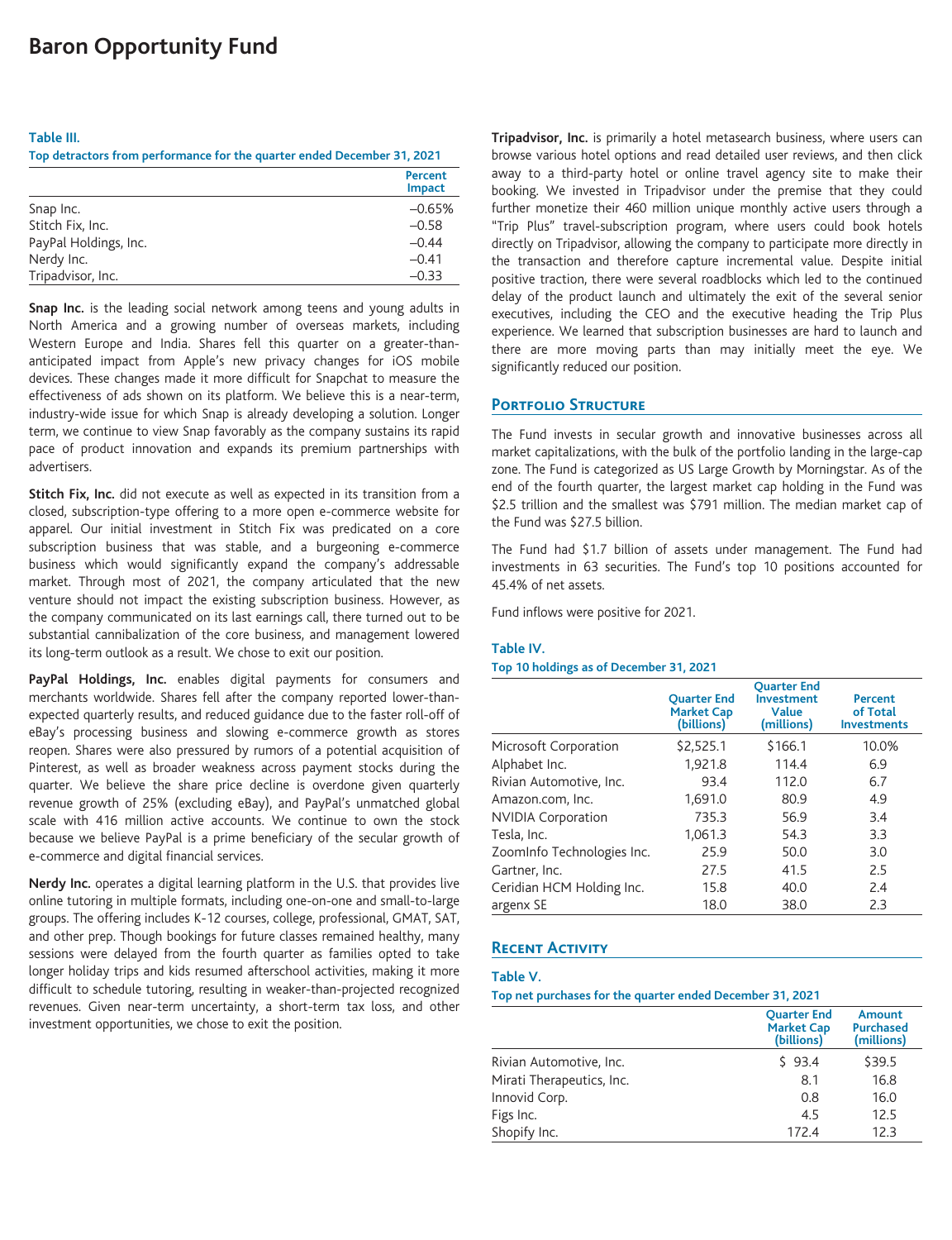**Rivian Automotive, Inc.** designs, manufactures, and sells consumer and commercial EVs that share a similar underlying architecture, as well as associated software services. We initially made a private investment in Rivian during the second half of 2020. Following years of engagement with Rivian's team as a private company, a recent enlightening factory visit, where we interacted with over 20 members of Rivian's leadership, and a deep product and strategy review, we participated in the company's fourth quarter IPO, one of the largest IPOs in recent history. We expect, over the next decades, that the automotive industry will continue its rapid shift from a combustion powertrain, human-driven, and unconnected fleet to an electrified, software-enabled, and connected industry. These are tectonic shifts that should meaningfully increase the size and profitability of the industry. With electric batteries and software as core competencies, the next generation of automotive leaders should be able to capture new and attractive growth opportunities, including software services, autonomous fleet operations, energy storage, and more. We believe Rivian has all the ingredients to follow Tesla as one of these leaders.

Rivian's current product line, which received strong reviews from industry analysts, is addressing large and profitable segments of the automotive space that were slower to benefit from electrification, including last-mile commercial delivery vans, pickup trucks, and SUVs. On the commercial side of its business, Rivian should be able to capitalize on its unique and strategic partnership with Amazon. Amazon is both Rivian's largest investor and a significant anchor commercial customer, committing to purchase 100,000 delivery vans from Rivian, a transaction estimated to be the largest EV deal in history, as well as license Rivian's fleet management software, called FleetOS. To better address its large market opportunity, Rivian is launching multiple vehicle programs focused on both the consumer and commercial markets during its first year of manufacturing. While a parallel vehicle program launch may be complex, we expect it should enable the company to reach scale and collect data faster than many of its competitors. Armed with lessons learned from our long-term investment in Tesla, we appreciate the risks and opportunities involved in creating a new automotive company. We believe that Tesla's trailblazing success, though extremely hard to replicate, should help Rivian's management better address these risks and opportunities. We remain impressed with the Rivian management team, led by founder and CEO R.J. Scaringe, and believe that Rivian has the leadership, technology, vehicle design, manufacturing prowess, and market opportunity to scale to one million vehicle deliveries in even less time than EV-pioneer Tesla.

We established a position during the period in **Mirati Therapeutics, Inc.**, a clinical-stage biotechnology company developing novel therapeutics targeting the genetic and immunologic drivers of cancer. The company's lead drug, known as Adagrasib, targets a protein called KRAS that is a central node in driving tumor growth. We think Adagrasib has a best-in-class profile in a multi-billion dollar drug category. Currently, Amgen has a competing drug on the market, but clinical data on Adagrasib presented at the recent European Society of Medical Oncology meeting gives us confidence that Mirati's drug has better attributes including residence time on target, efficacy response rates, longer duration of treatment, combinability opportunities, and blood-brain-barrier penetration.

During the period, we established a position in **Innovid Corp.** Innovid operates a software platform that enables the creation, delivery, and measurement of television ads across the entire connected-television ("CTV") eco-system, including mobile, video, and streaming video services. Innovid (which stands for "innovation in video") currently services over 40% of the top 200 U.S. TV advertisers. As an independent ad server, Innovid is uniquely positioned to benefit from the secular shift to CTV as more households opt to cut the cord and use various streaming platforms. Since it is not tied to a particular streaming service, Innovid will benefit from general industry growth, regardless of which specific platforms drive that growth. As Innovid grows in the emerging CTV market, it can continue to solidify its position as a neutral service provider, enabling advertisers to break free of market dominant players (such as Google) that have built large moats around other parts of the digital advertising ecosystem, but have yet to do so in CTV.

During the fourth quarter, the Fund increased its position in **Figs Inc.**, an IPO from earlier in the year, at what we believe were attractive prices for a longterm investment. Figs, a founder-led health care apparel and lifestyle brand, is one of the fastest growing and most profitable digitally native, direct-to-consumer companies in the world. The traditional health care apparel market underserved the needs of health care professionals by selling commoditized products through an antiquated distribution network. Figs reimagined the health care professional's uniform, engineering it for function and style. And by selling directly to consumers, Figs engages with customers in authentic and meaningful ways, giving the company a unique data advantage that the competition cannot replicate. This has enabled the company to maintain best-in-class customer acquisition costs even as it has scaled. With fewer than 2 million active customers out of 21 million health care professionals in the U.S., and even more internationally, we believe Figs has a long growth runway ahead.

During the quarter, as its stock fell to what we believed were compelling levels for longer-term investors, we initiated a position in **Shopify Inc.**, the leading cloud-based commerce software platform. Shopify's value proposition is to provide a single, easy to use, operating system for merchants to manage every aspect of their business, including selling across multiple channels (direct to consumer as well as on third-party marketplaces like Amazon), managing product listings, inventory, orders, payments, shipments, marketing, and customer relationships. The company has over 1.5 million merchants, who have processed nearly \$120 billion of sales during 2020 (and are expected to pass \$170 billion in 2021), making Shopify the second largest "behind-the-scenes" e-commerce player in the U.S. behind only Amazon, and ahead of Apple, Walmart, and eBay! Shopify has developed a scalable cloud platform that caters to merchants of all sizes, from a new entrepreneur just starting out to big brands like PepsiCo and Unilever. What we really like about Shopify is the ecosystem the company has built, creating network effects and a virtuous cycle that will be very hard for competitors to overcome. The more merchants join, adopt, and transact on Shopify's platform, the more partners are attracted to its ecosystem, adding more features and options to the platform (through Shopify's App store), increasing the company's moats and value to merchants.